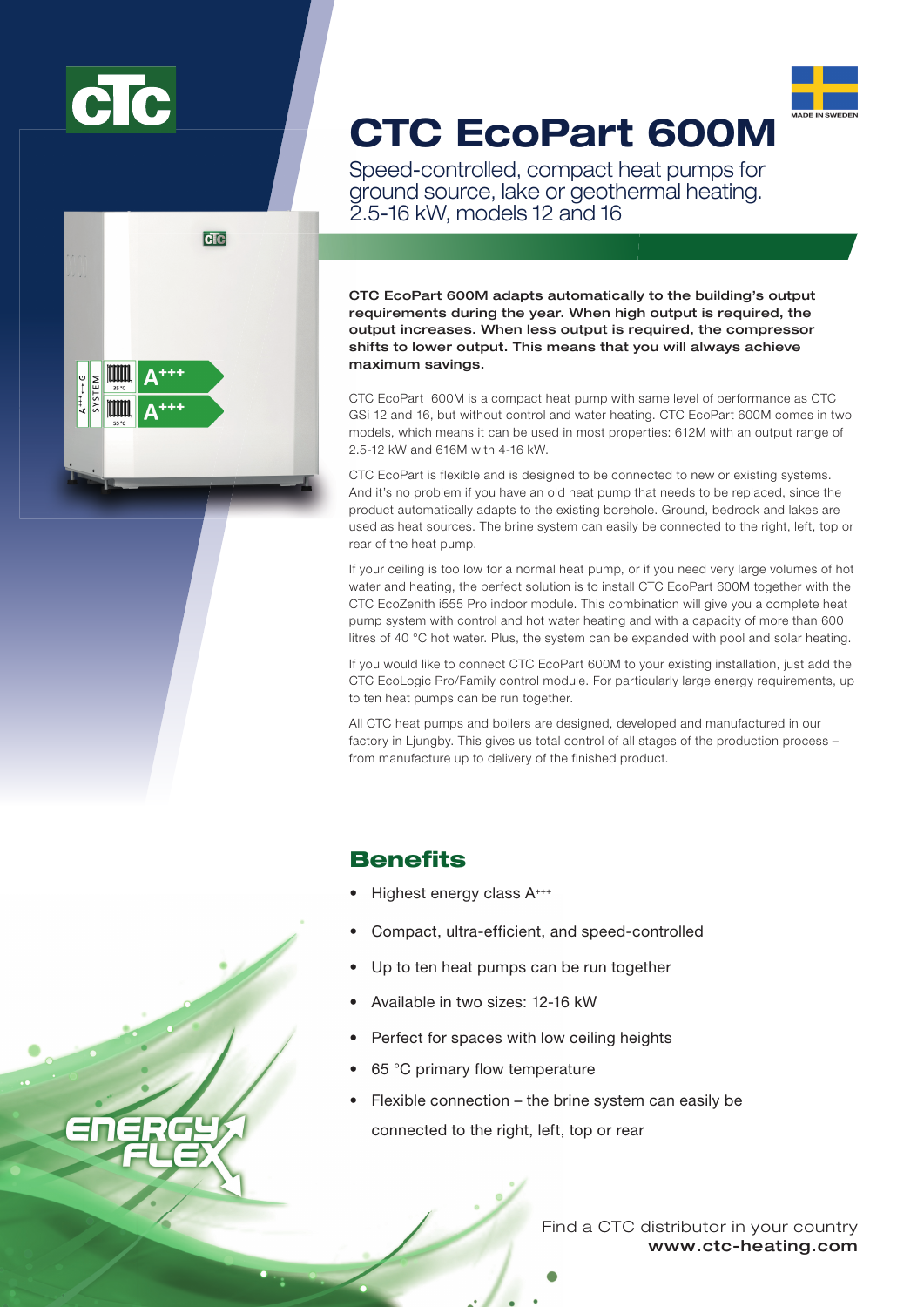## Compatible control units for CTC EcoPart 600M – refer to individual product sheets for more detailed information



#### CTC EcoLogic L/M

EnergyFlex heating system control. A unique control system that monitors and controls CTC's heat pumps, solar panels, external additional heat sources, additional tanks, pools, passive cooling, etc.

CTC EcoLogic L/M automatically handles the connection/disconnection of the existing boiler, and prioritises hot water production or heating.

L: Able to control up to ten CTC heat pumps and four heating systems. M: Able to control two CTC heat pumps in two heating systems.



#### CTC EcoLogic S EP

A simpler type of heat pump control for connecting a heat pump to an existing heating system.

#### CTC EcoVent i360F

Indoor module with ultra-efficient hot water heating and integrated exhaust air ventilation. Extremely well-insulated with heat exchanger. Factory-fitted charge pump and installation package.

A new concept for houses with exhaust air heating. A complete indoor module with heat pump control and integrated ventilation, which, when used in combination with an air-to-water heat pump, makes your property significantly more energy efficient, smarter, and quieter.





#### CTC EcoZenith i360

Indoor module with ultra-efficient water heating. Extremely well-insulated with heat exchanger. Factory-fitted charge pump and installation package.

Low: 1.67 m Top connection.

High: 1.92 m Bottom connection.

#### CTC EcoZenith i555 Pro

All-in-one tank with built-in intelligent control that can control all components in one or multiple heating circuits. It is also able to control many different types of heat pumps and select which is to be used for optimal savings. Only 1.70 m tall with DHW capacity of more than 600 litres.

### Accessories

**Safety pressure switch** Provides a warning in the event of low brine pressure **Communication cable 10 m** For when the control unit and heat pump are more than 5 metres apart **Raised Base 168 mm** Base in the same design as the heat pump for more space underneath Raised Base II from serial number 730120390473



| CTC no.:   |
|------------|
| 585991301R |
| 586041401  |
| 586500301  |
| 589590301  |